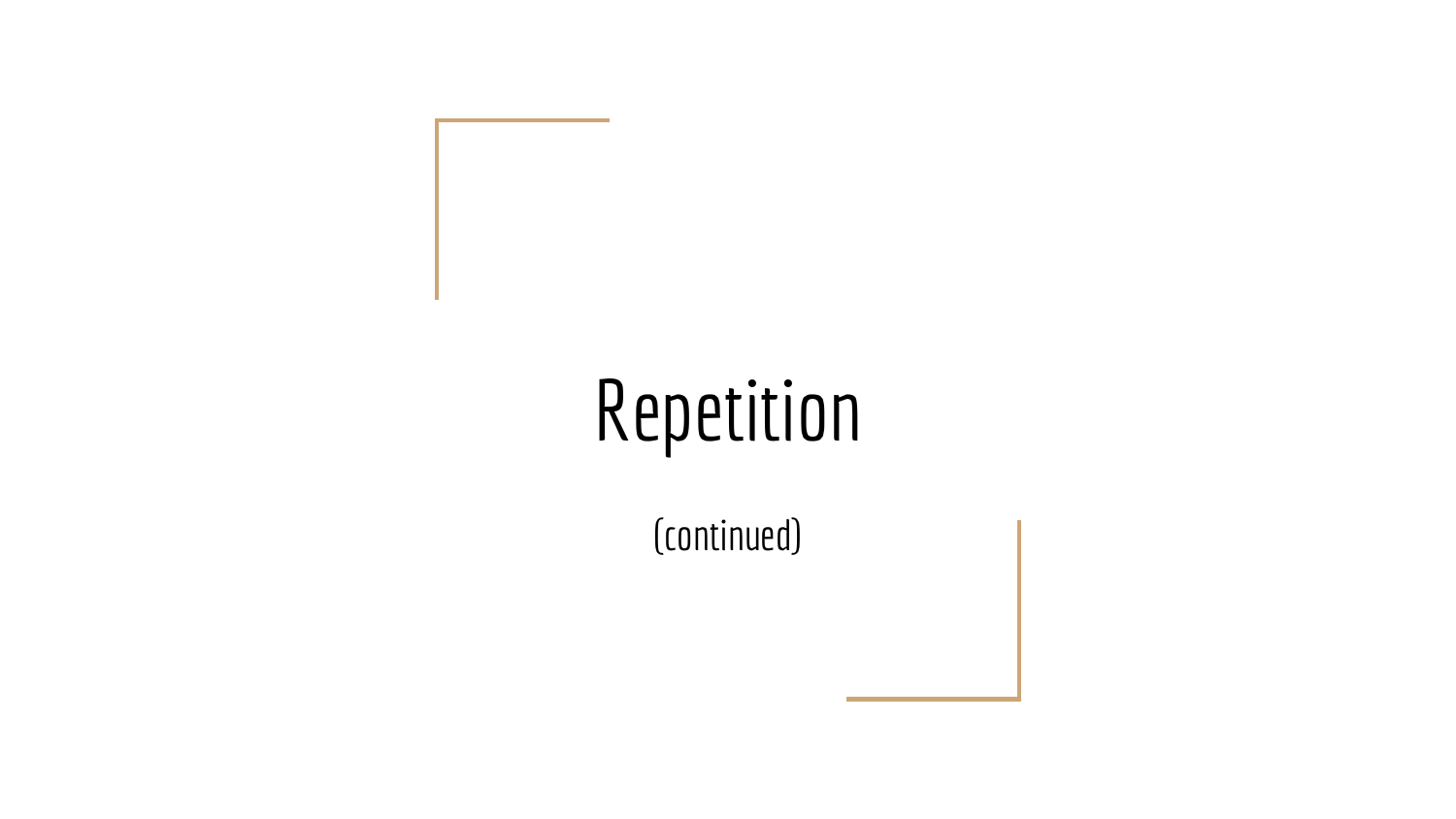# Review: *while* and *for*

- The *while* loop repeats a set of statements while some condition is true.
	- Often called a *sentinel* controlled loop
	- while some *condition x* is true: execute block of statements inside { }
		- *condition x* is the sentinel
- The **for** statement is useful for iteration, moving through a sequence, one step at a time
	- Often called a counter-controlled loop
	- for a sequence of *n* steps: execute block of statements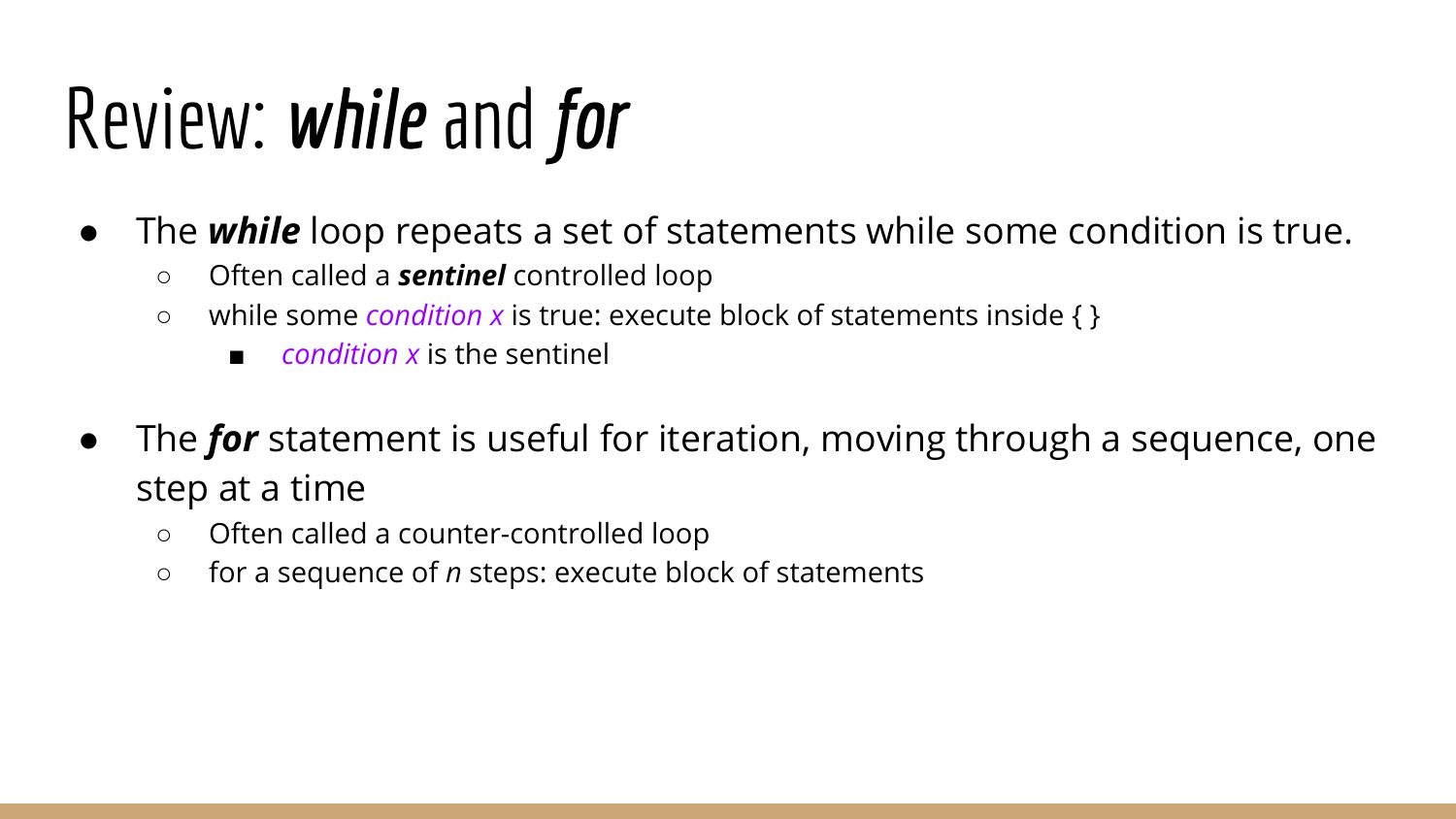## Review: the *while* loop



#### 1. Test the condition. If the condition is true:

- a. Execute the statements inside the while block
- b. Repeat (i.e., go back to 1.)
- 2. Otherwise: exit the loop

*What will this code print out?*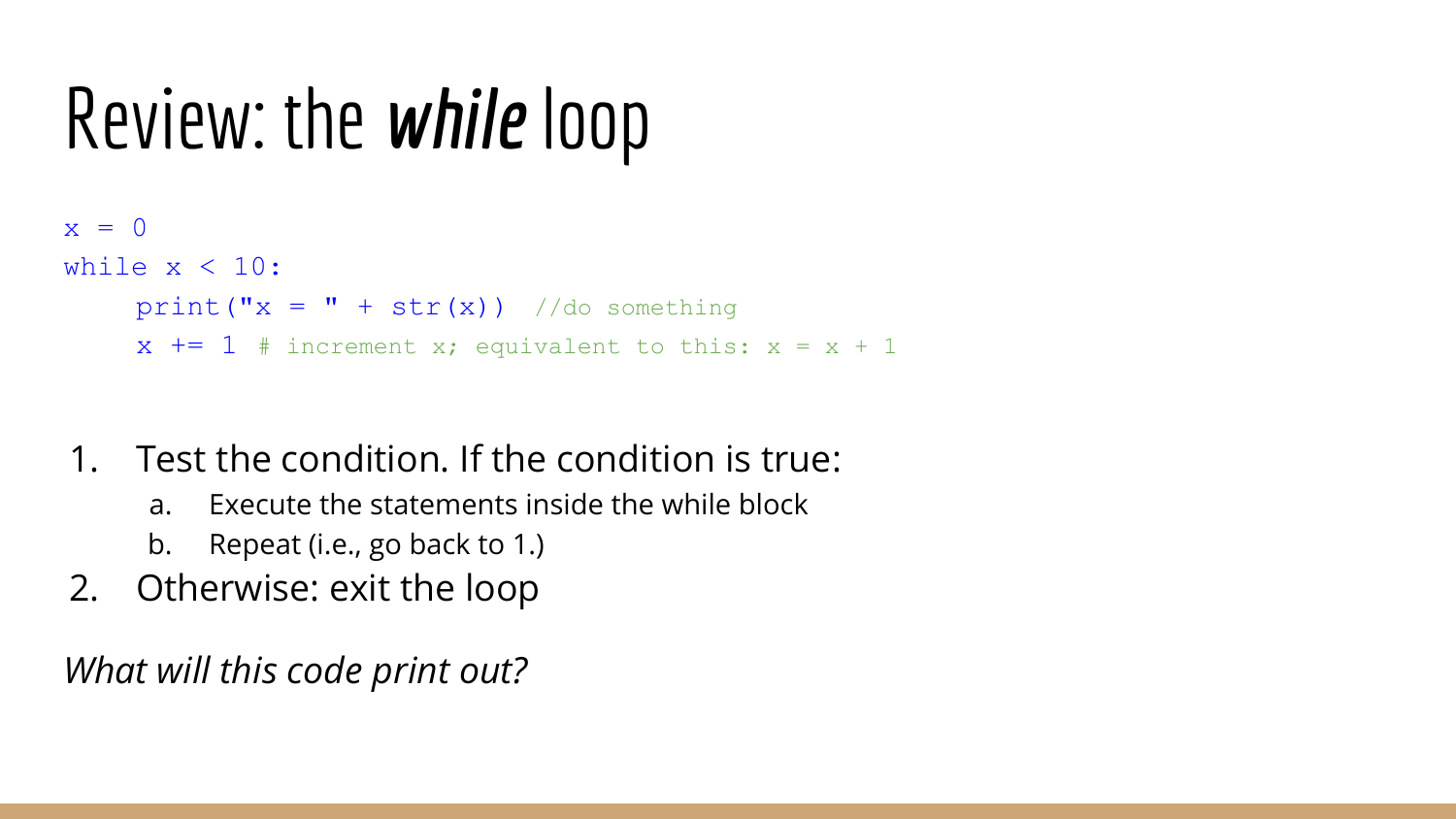## Review: the *while* loop



Implementing a while loop:

- 1. Initialize the sentinel *outside the loop*
- 2. Inside the loop, *change something*: either the value of the sentinel variable or something else that will eventually lead to the condition being false and exiting the loop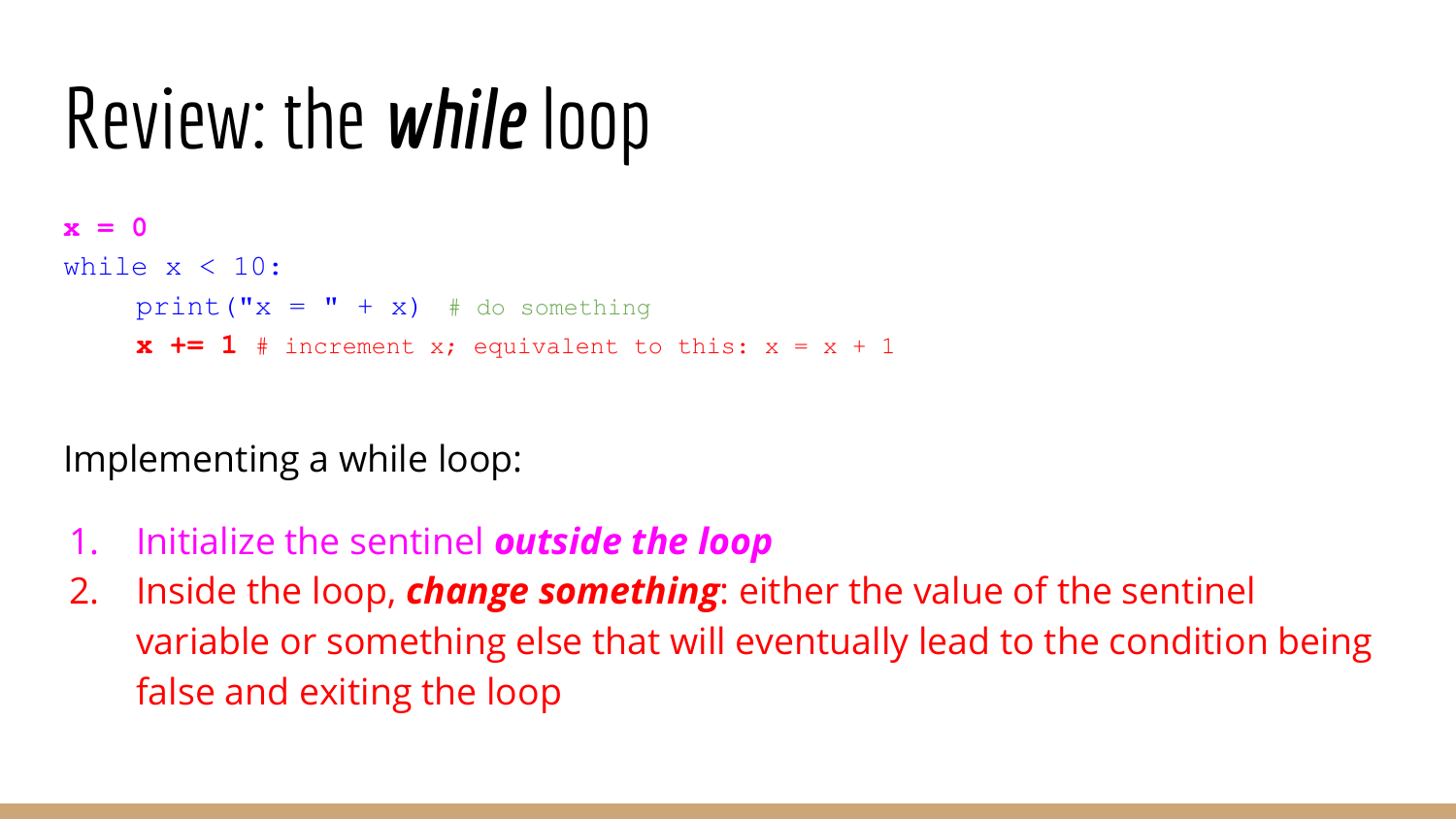# What can go wrong?

What's the problem in this code?

```
x = 0while x < 10:
print("x = " + str(x))
```
What about this code?

```
x = 0while x < 10:
print ("x =" + str(x))
x = x - 1
```
These are infinite loops: they go on forever (and will crash your browser)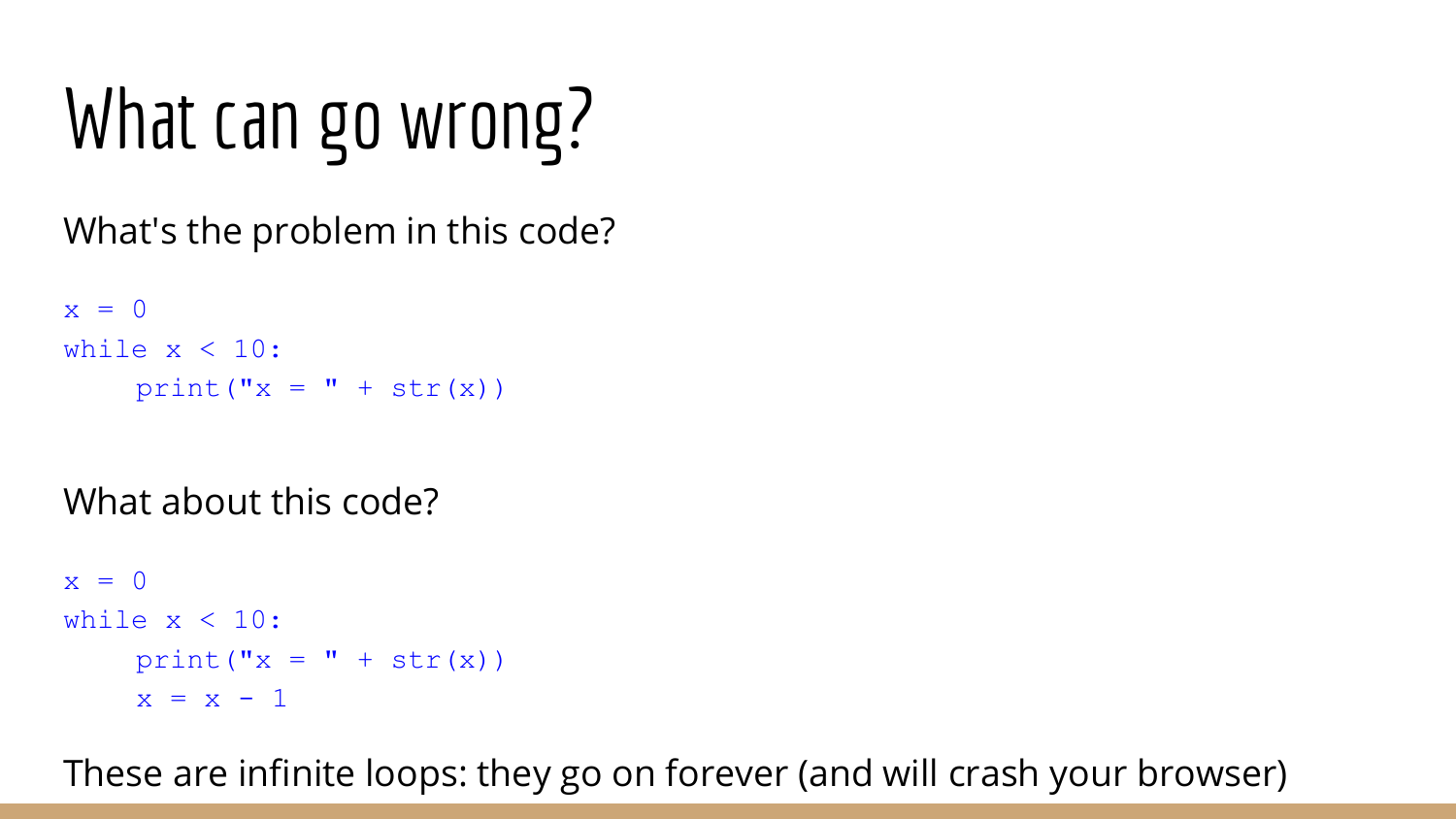## A Useful Infinite Loop

#### ● Our first attempt:

 $x =$  prompt ("print more? type '0' for no") # initialize sentinel while  $x > 0$ : # test sentinel print("more!")  $x =$  prompt ("print more?") #change sentinel

#### ● A very different approach:

while True.  $x =$  prompt ("print more? type '0' for no") # initialize sentinel if  $x == 0$ **break //breaks out of the loop at this point** print("more!")

● Use the break statement to end the loop prematurely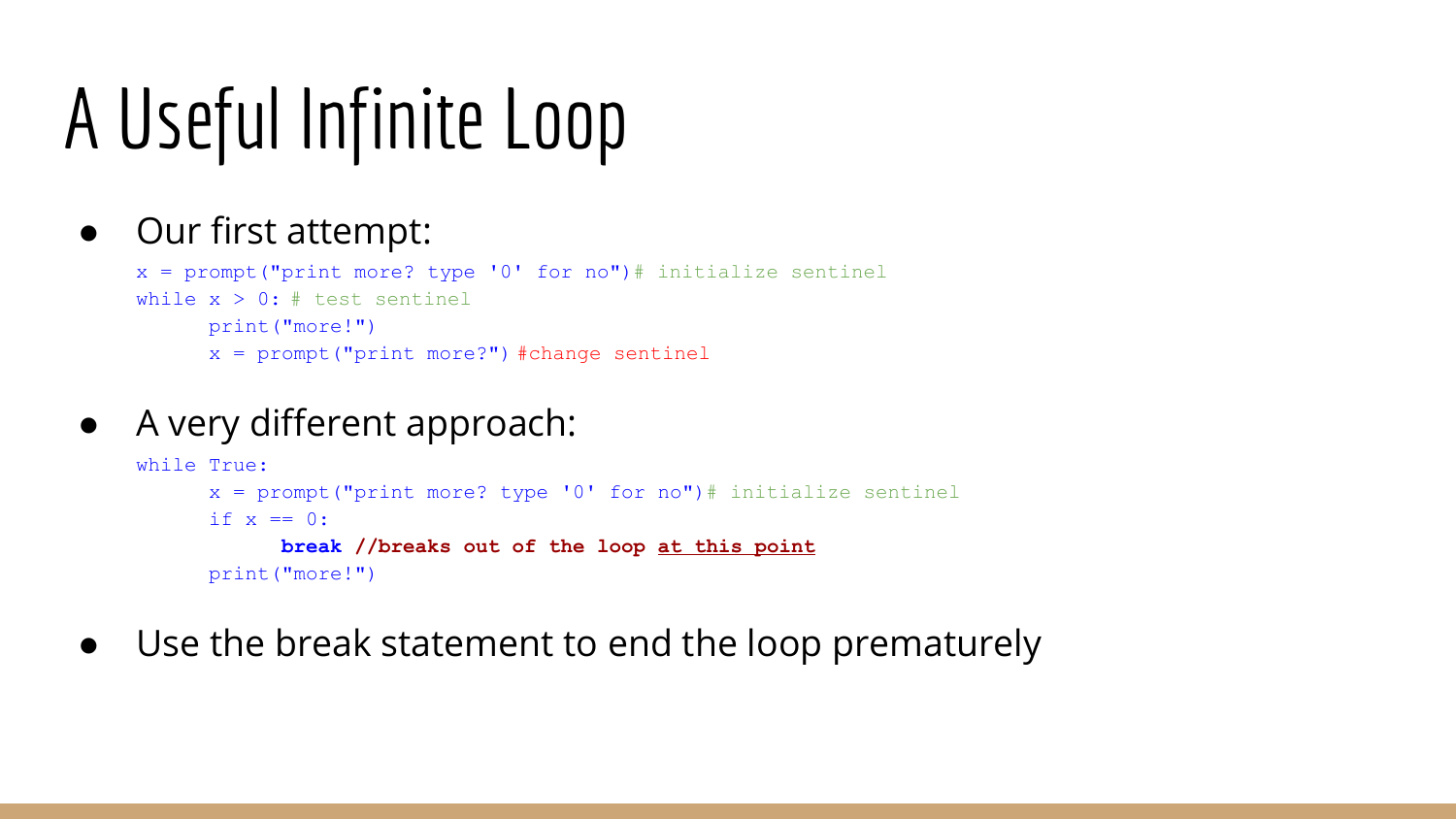## Review: the *for* loop

#### for item in collection:

 $print("item = " + item)$  //do something

# we DO NOT increment a counter: the for loop does it for us internally

# we DO NOT initialize it either: the for loop does it for us internally

#### for varName in iterable-Data-Structure:

# next thing in iterable-Data-Structure put in varName suite of code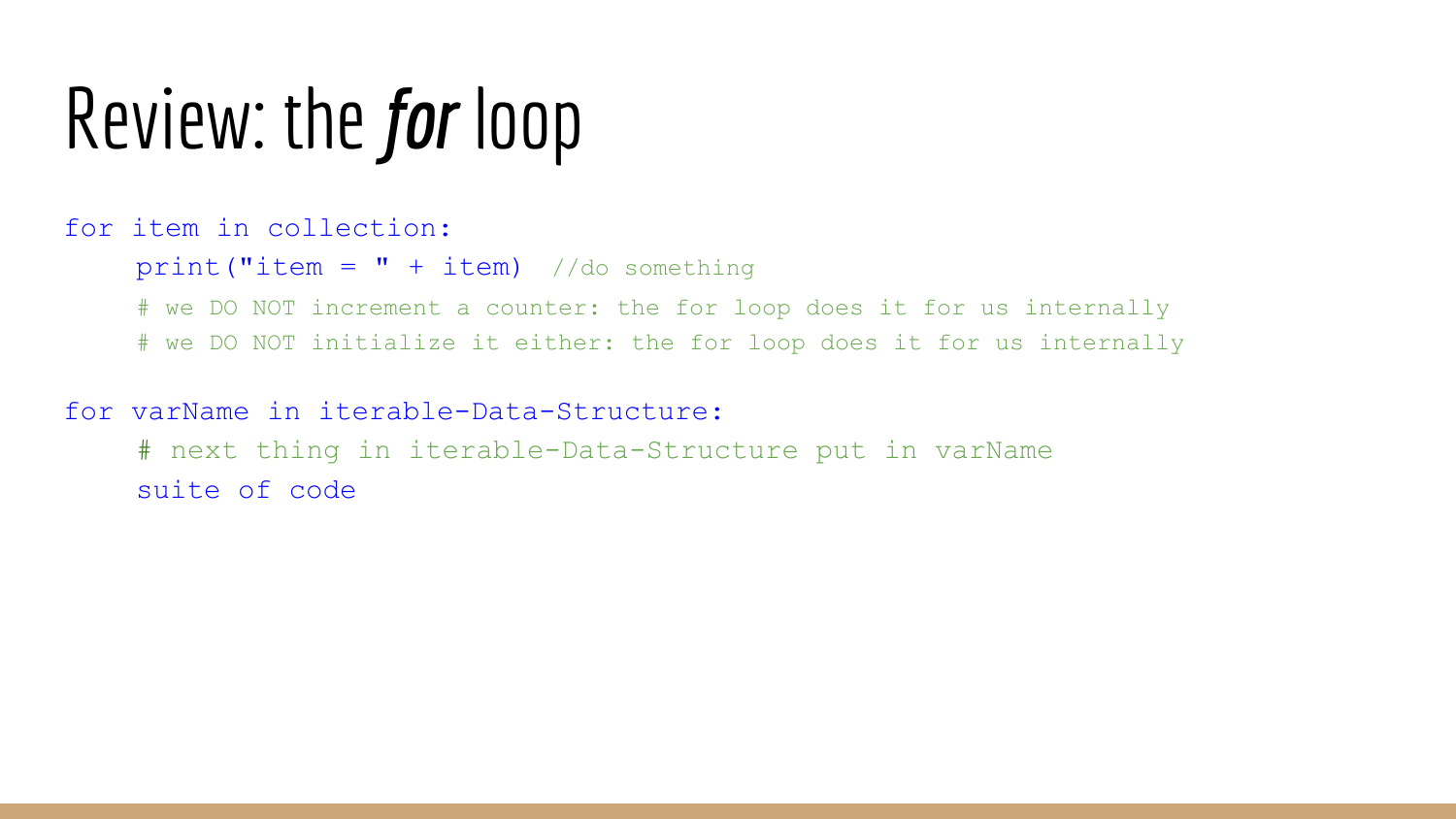# Range function

- Returns a "range" object (which is an iterable data structure)
- 3 versions
	- $\circ$  range(r, s) means range of r to s-1
	- $\circ$  range(x) means range(0, x), which is 0 to (x-1)
	- $\circ$  range(a, b, c) like range(a, b), but c is the "step" value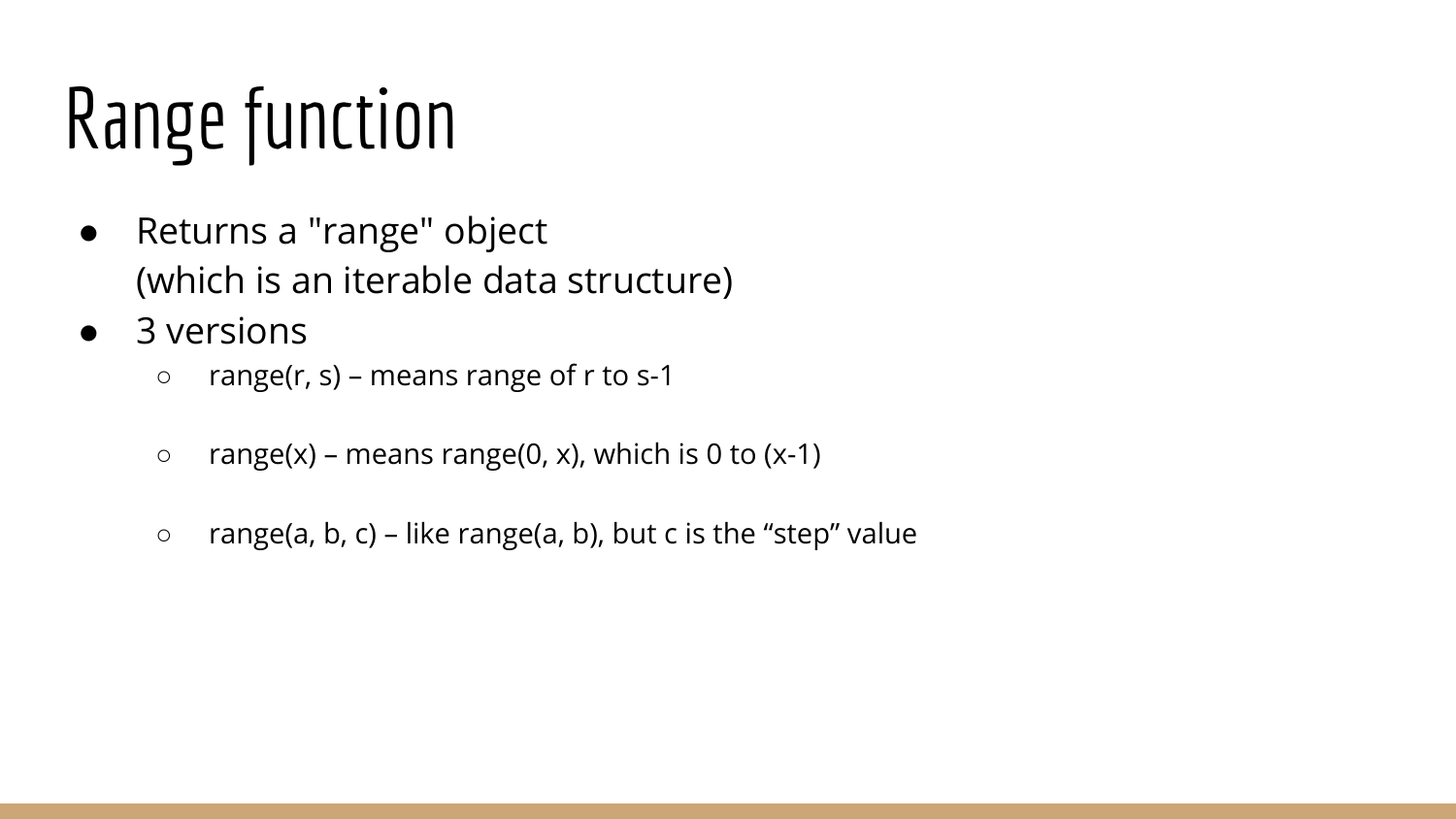# Range function

- How many numbers are generated in range(0,8)?
- How many numbers are generated in range(1,8)?
- How many numbers are generated in range(x,y)?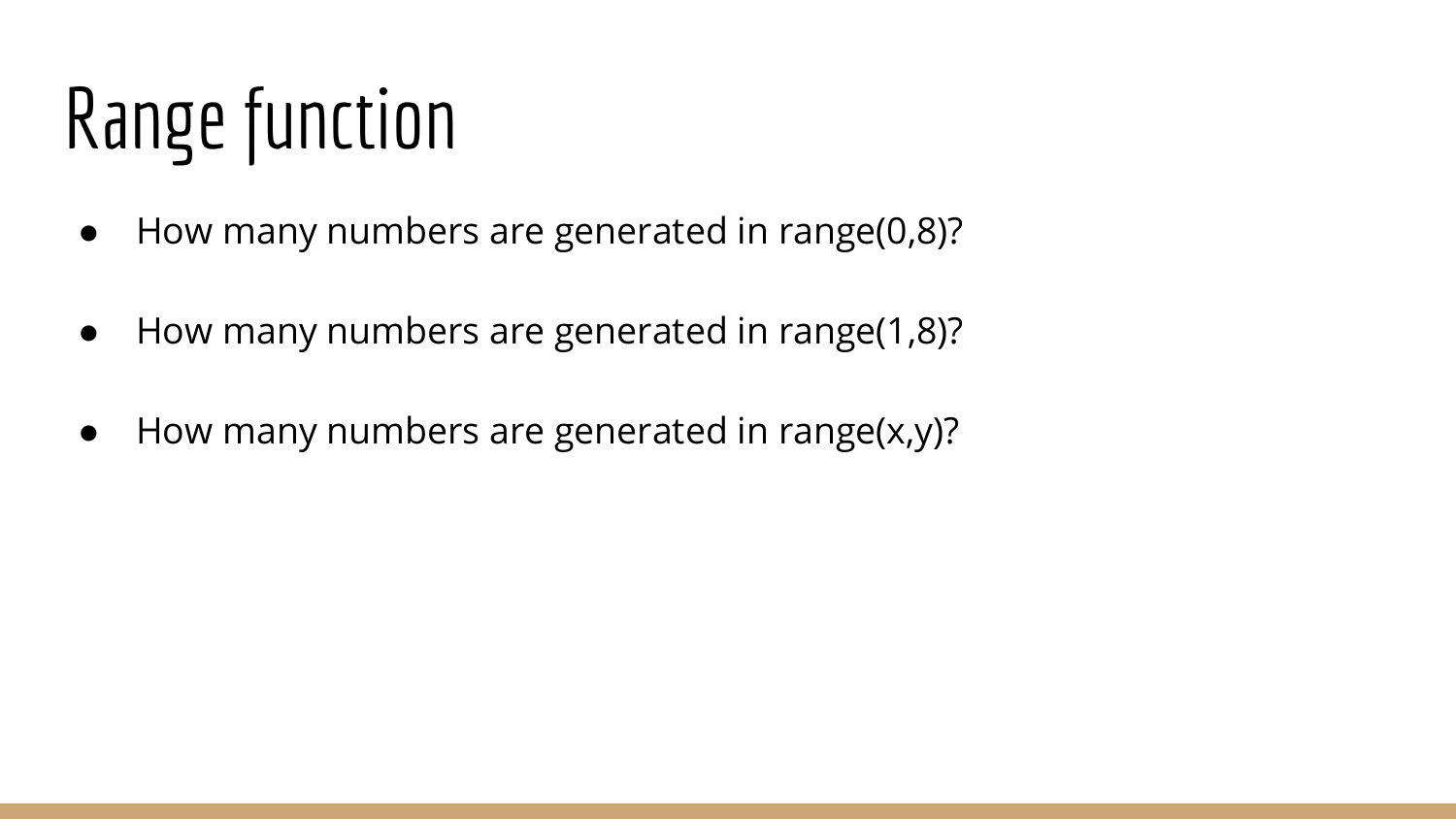# Range function

- How many numbers are generated in range(0, 8)? *8 - 0 = 8 numbers*
- How many numbers are generated in range(1, 8)? *8 - 1 = 7 numbers*
- How many numbers are generated in range(x, y)? *y - x numbers*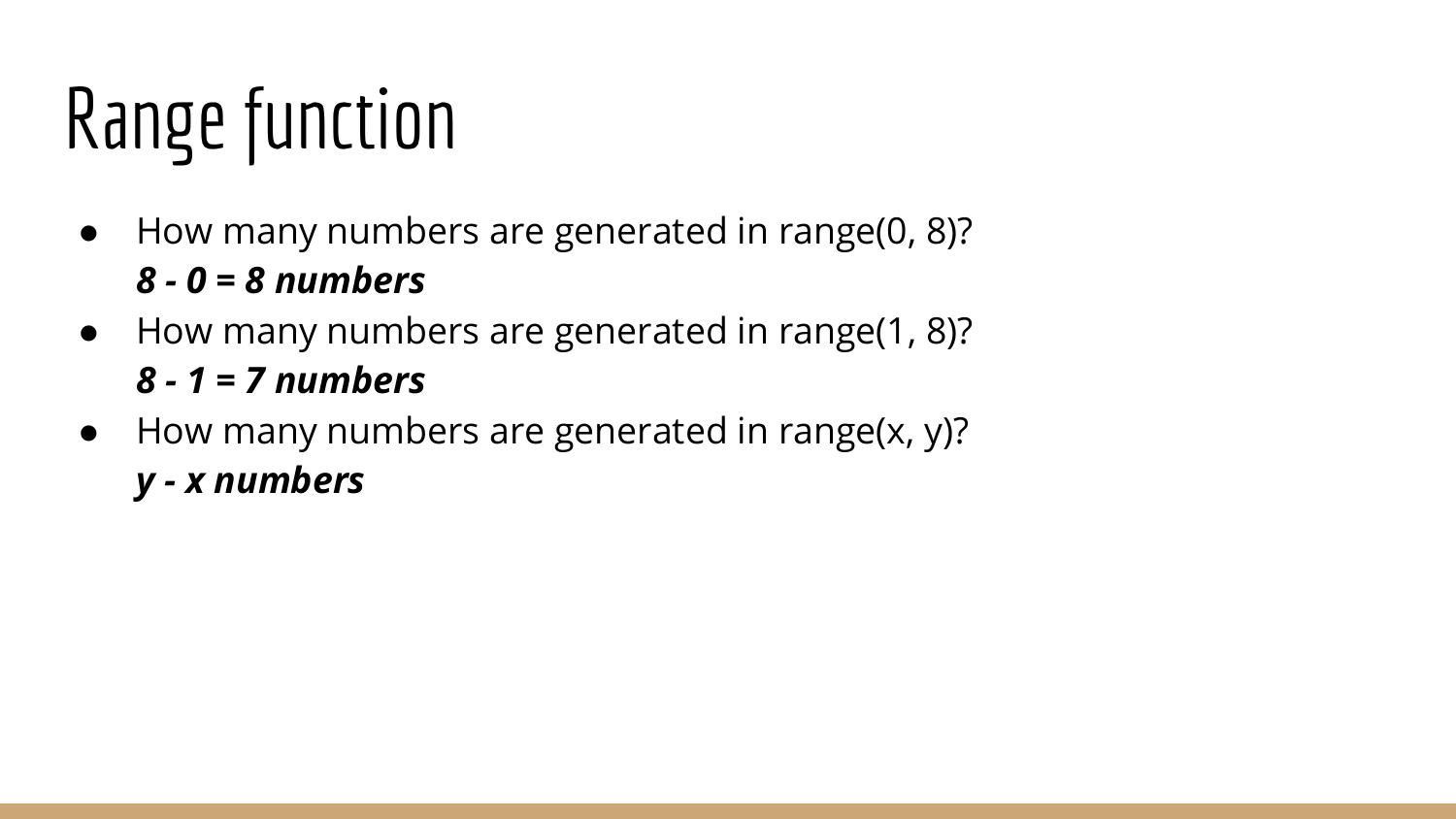### When to use which?

- *Use a for loop* when we know in advance the number of iterations
	- Doing something n times (e.g., build a 8 x 8 table)
	- Iterate over a collection of HTML elements (e.g. , modify all links on a page)
- **Use a while loop** when we <u>do not know</u> in advance the number of iterations
	- Keep asking a user for valid input